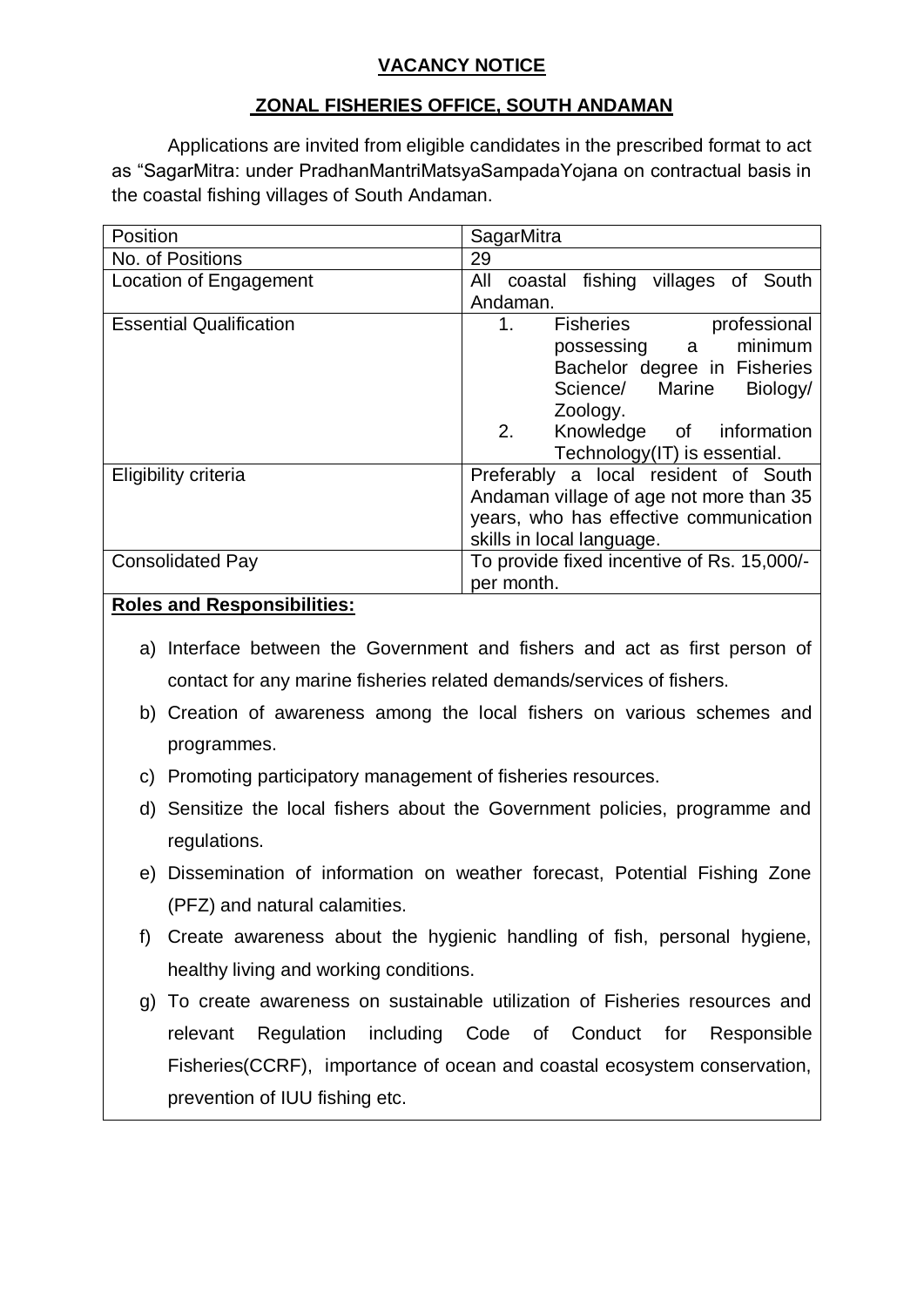- h) Women empowerment through alternative livelihood, post harvest and marketing activities.
- i) To compile information/data on daily fish production, fishing vessels including their entry and exit, fish price and marketing information and provide such data to the Government.
- j) To mobilize fishers for training or impart training.
- k) SagarMitra should reside in the village of his/her engagement or in the vicinity of the fishing village of engagement.

## **Last date for receipt of application:**

Filled in application in the prescribed format should reach Office of the Assistant Director of Fisheries, Zonal Fisheries Office, South Andaman by hand or by post on or before 30/03/2022 by 3.00 PM in the address detailed below:

**South Andaman District**: Assistant Director of Fisheries Zonal Fisheries Office, South Andaman Phoenix Bay, Port Blair- 744101 Contact No. 03192 231473 Mob No. 9933247187/ 9476044269

The candidates who have already applied earlier in response to the vacancy notice published vide No. 4-7(R)/2021-22/TS/DF/1737dtd. 6<sup>th</sup> December, 2021 need not apply. However those candidates who have not submitted the requisite documents regarding proof of IT qualification may submit their documents, if any, at Zonal Fisheries office, South Andaman on or before 30/03/2022.

Format of application enclosed

-Sd-

Assistant Director of Fisheries (SA)